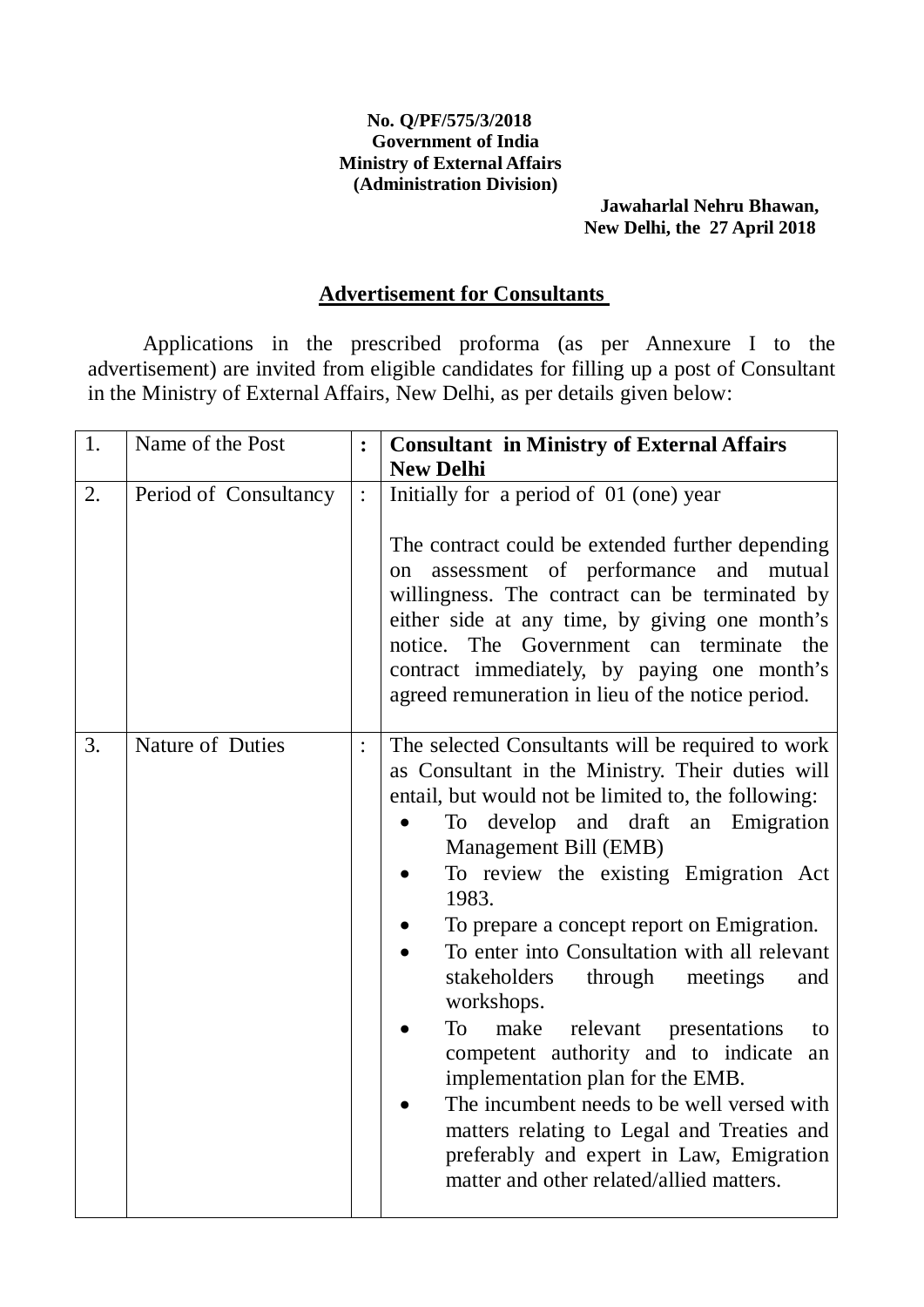| 4. | <b>Job Location</b>                  |                | Ministry of External Affairs<br>(South Block/<br>Jawaharlal Nehru Bhawan / Patiala House/ISIL<br>Building/Akbar Bhavan), New Delhi                                                                                                                                                                                                                                                                                                                                                                                                                                                                                                                                                                                                                                          |  |  |
|----|--------------------------------------|----------------|-----------------------------------------------------------------------------------------------------------------------------------------------------------------------------------------------------------------------------------------------------------------------------------------------------------------------------------------------------------------------------------------------------------------------------------------------------------------------------------------------------------------------------------------------------------------------------------------------------------------------------------------------------------------------------------------------------------------------------------------------------------------------------|--|--|
| 5. | Qualifications/Essential<br>Criteria | $\ddot{\cdot}$ | Applicant should be Indian national<br>Applicant for the above position must have<br>an LLB/LLM degree from a recognised<br>India<br>abroad<br>university<br>with<br>in<br><b>or</b><br>Immigration/Emigration Law as one of the<br>subjects.<br>Extra credit will be given to retired officials<br>with<br>GoI<br>Emigration<br>of<br>Law<br>experience/background.                                                                                                                                                                                                                                                                                                                                                                                                        |  |  |
| 6. | Desirable Criteria                   |                | a) Previous experience of handling issues<br>relating to Emigration Law, drafting of<br>Legislation and research experience in the<br>field.                                                                                                                                                                                                                                                                                                                                                                                                                                                                                                                                                                                                                                |  |  |
| 7. | Remuneration &<br>Entitlements       |                | remuneration<br>The<br>package<br>will<br>be<br>commensurate with the experience<br>and<br>profile of the selected candidate, subject to<br>a maximum of Rs.10 lakh per annum and<br>deduction of applicable taxes.<br>employment will<br>The<br>be<br>strictly<br>contractual, and will not confer any other<br>benefits to the selected candidates.<br>In case the Consultants are required to<br>travel domestically or abroad as part of<br>their duties, the Ministry will take care of<br>their travel, accommodation and per-diem<br>costs, on par with Under Secretary in the<br>Ministry.<br>Those selected are required to enter into a<br>contract with the Ministry in a prescribed<br>format with effect from the actual date of<br>appointment as Consultant. |  |  |
| 8. | How to apply                         |                | Interested<br>applicants<br>submit<br>may<br>$\bullet$<br>application indicating their interest in<br>working for the Ministry of External Affairs<br>as per proforma at Annex I.                                                                                                                                                                                                                                                                                                                                                                                                                                                                                                                                                                                           |  |  |
|    |                                      |                | The envelope containing the applicants'<br>details as mentioned above<br>should be                                                                                                                                                                                                                                                                                                                                                                                                                                                                                                                                                                                                                                                                                          |  |  |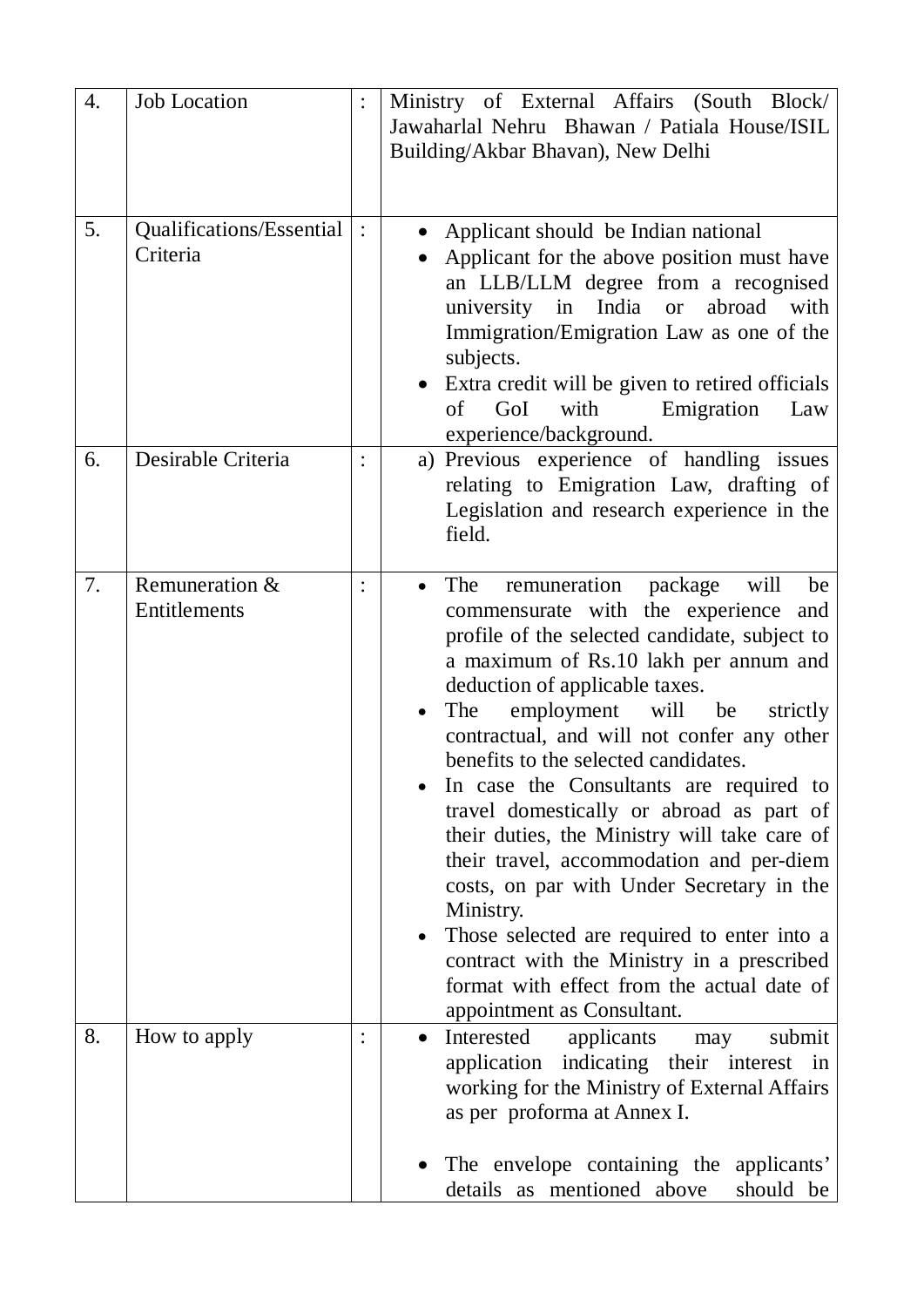| clearly labelled "Application for the post     |
|------------------------------------------------|
| of Consultant in Ministry of External          |
| <b>Affairs</b> " and addressed to:             |
|                                                |
| <b>Shri Amit Kumar</b>                         |
| <b>Joint Secretary (Administration)</b>        |
| <b>Ministry of External Affairs</b>            |
| Room No. 149-C, South Block                    |
| <b>New Delhi 110 011</b>                       |
|                                                |
| <b>E.mails</b> : $jsad@mea.gov.in$             |
| uspf@mea.gov.in                                |
| The applications should include a detailed     |
| bio-data<br>listing<br>the<br>educational      |
| qualifications of the candidate, their areas   |
| of expertise, details of publications in peer  |
| reviewed journals (if any,) and any prior      |
| work experience. Self-attested copies of       |
| educational certificates and mark-sheets       |
| (from under-graduate level onwards) should     |
| be included.                                   |
|                                                |
| References from past employers may be          |
| included, but are not mandatory.               |
| The application should include the contact     |
| details of the<br>candidate, including         |
| residential address, email ID and land line    |
| and mobile numbers.                            |
| Ministry of External Affairs will review the   |
| applications, and will shortlist candidates it |
| considers<br>The<br>short-listed<br>suitable.  |
| candidates will be called for an interview     |
| in the Ministry.                               |
| The date, time and venue of the interview      |
| will be conveyed in the Interview call letter. |
| Candidates will have to make their own         |
| arrangements to reach the<br>place<br>of       |
| interview.                                     |
| No TA/DA will be payable by the Ministry       |
| to attend the interview.                       |
| The final selection will be based on their     |
| performance at the interview.                  |
| The decision of the Government<br>on           |
| selection of candidates will be final.         |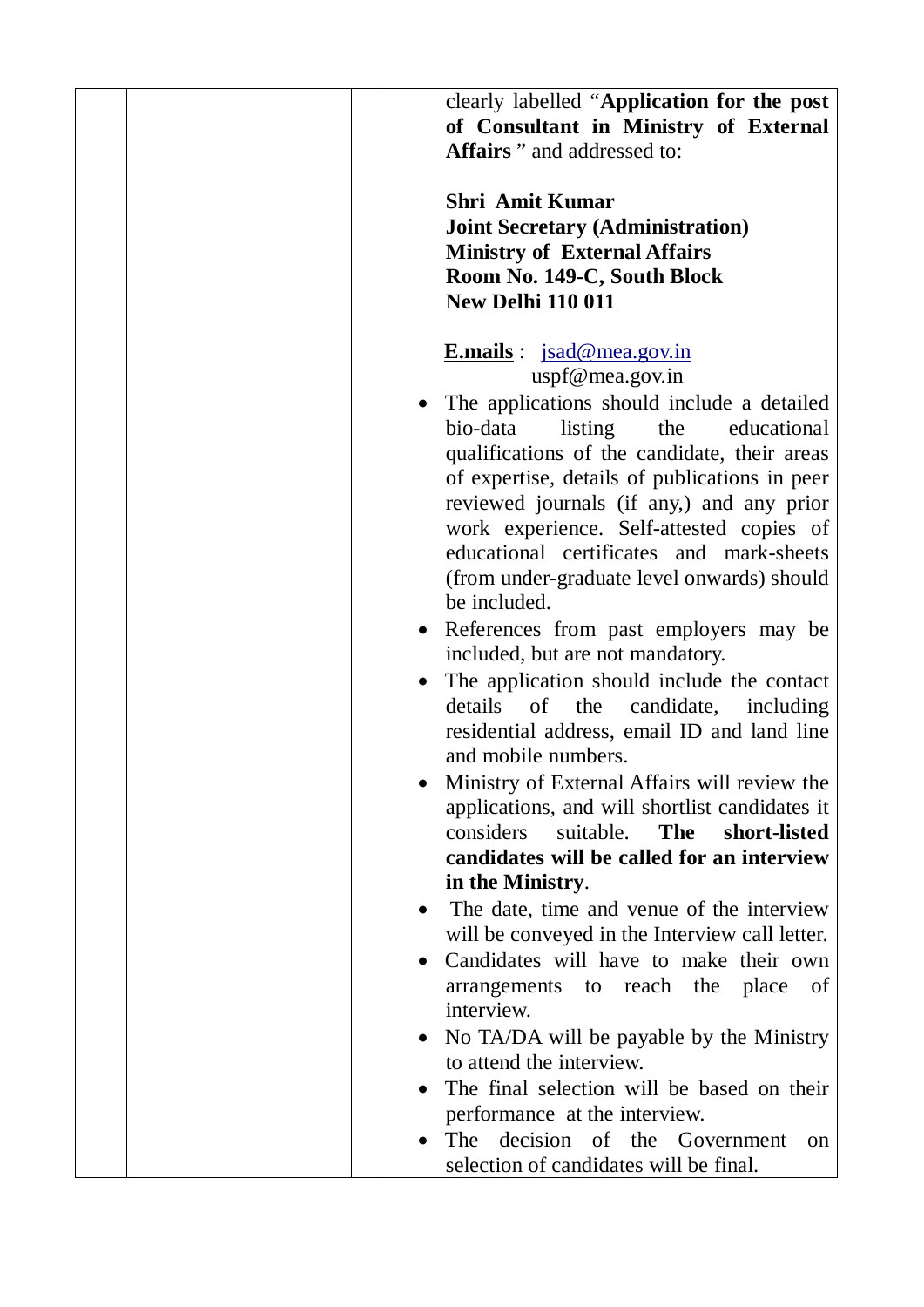The last date for receiving applications is *14 May 2018*. Applications received after the closing date or without the prescribed documents or otherwise found incomplete or not in the prescribed proforma are liable to be rejected and no correspondence shall be entertained in this regard.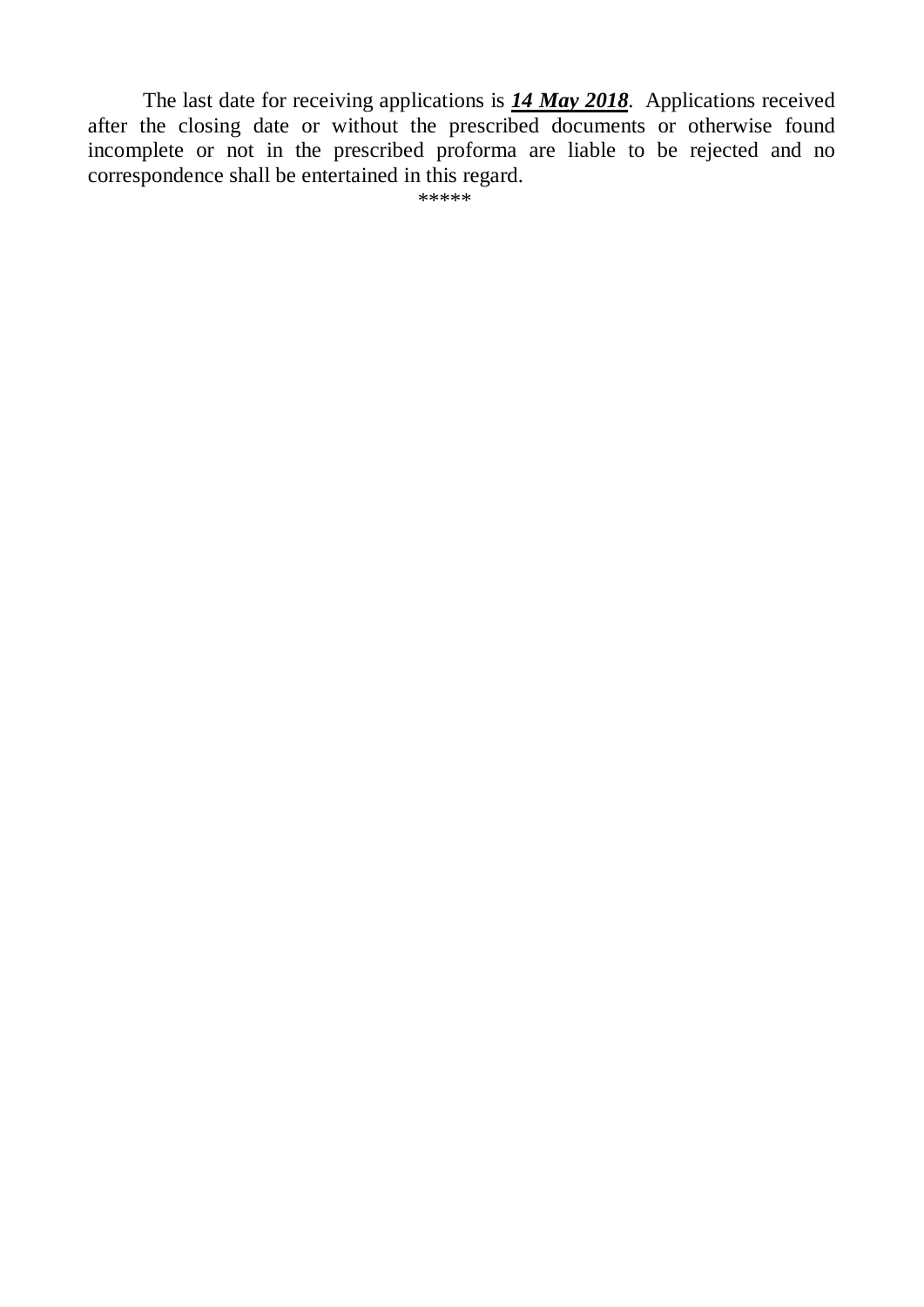## **ANNEXURE-I**

Paste your passport size photo here

# **APPLICATION PROFORMA FOR THE POST OF CONSULTANT**

### **MINISTRY OF EXTERNAL AFFAIRS, NEW DELHI**

- 1. Name :
- 2. Date of Birth :
- 3. Gender
- 4. Educational Qualifications:
- 5. Mobile No. :
- 6. Email ID :
- 7. Details of employment in the chronological order, if applicable. (*Enclose a separate sheet, if space below is insufficient*)

| Department/ Post held | From | To | Emoluments | Nature of |
|-----------------------|------|----|------------|-----------|
| Institution/          |      |    |            | duties    |
| Organisation          |      |    |            | performed |
|                       |      |    |            |           |
|                       |      |    |            |           |
|                       |      |    |            |           |
|                       |      |    |            |           |
|                       |      |    |            |           |
|                       |      |    |            |           |
|                       |      |    |            |           |
|                       |      |    |            |           |
|                       |      |    |            |           |
|                       |      |    |            |           |

- 8. Details of courses/ training programmes attended, if any:
- 9. Details of publication, if any :